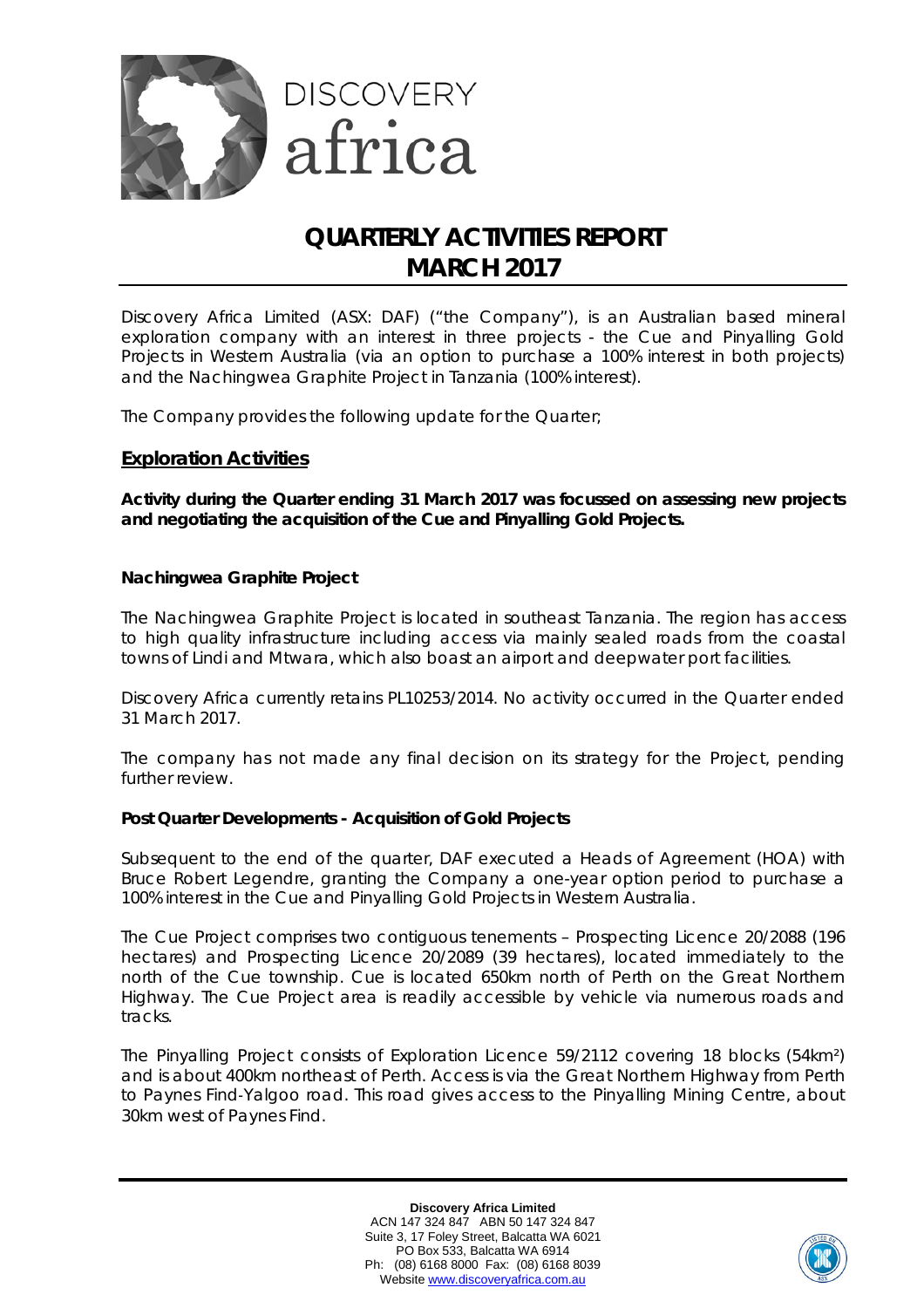

Further details on the acquisition of these Projects are contained in the Company's announcement dated 7 April 2017.

The Company will now focus on these Projects with an aim to increase the overall value proposition of the Company and ensure it is best placed to deliver value and upside potential for all its shareholders.

## **Legal Proceedings**

The Company continued legal proceedings during the Quarter against former directors, Mr Kevin Nichol (Mr Nichol) and Mr Danie Van den Bergh (Mr Van den Bergh) as previously disclosed.

In February 2017 the company received an amount of \$187,819 into its solicitor's trust account in part satisfaction of summary judgements awarded against Mr Van den Bergh in December 2015.

The Company is also pursuing legal proceedings against Mr Phillip Thick and Mr Peter Avery and solicitors, CBP Pty Ltd. A mediation conference has been listed for Wednesday, 26 July 2017.

#### **Investments**

In accordance with its prior position, shares held by DAF in Argosy Minerals Ltd (Argosy) were sold down during the financial year, in order to providing valuable funding for the company.

No shares were disposed of during the March Quarter, and as at 31 March 2017 DAF held 7.2m shares in Argosy. Since the end of the Quarter, 2.2 million shares have been sold realising approximately \$172,346. At the date of this report DAF holds 5 million shares in AGY, valued at approximately \$350,000.

**ENDS**

#### **For further information:**

Peter Lloyd, Director **T |** +61 8 6168 8000 **E |** [peter@discoveryafrica.com.au](mailto:peter@discoveryafrica.com.au) **W|** [www.discoveryafrica.com.au](http://www.discoveryafrica.com.au/)

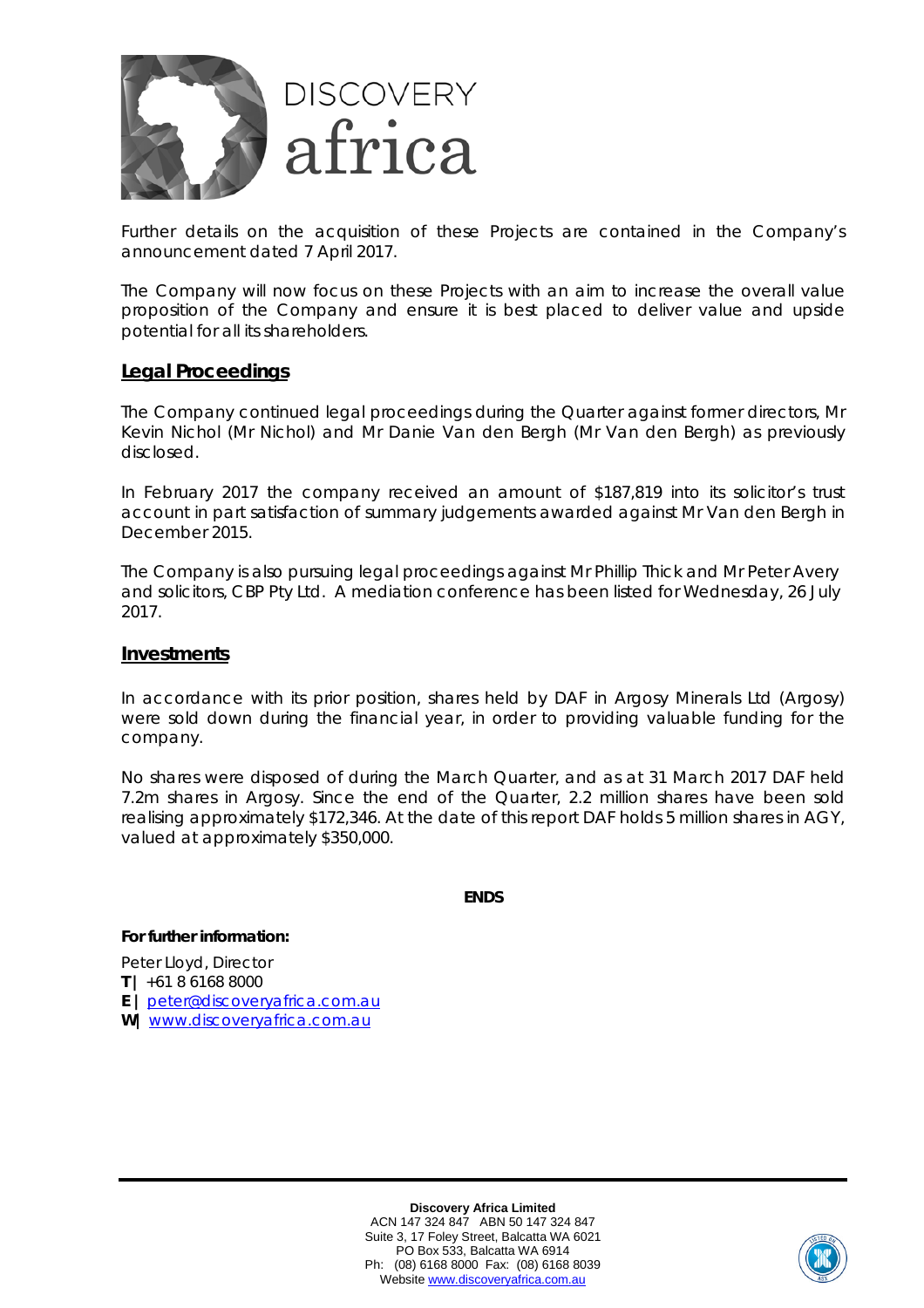

# **Appendix A: Discovery Africa Limited - Interest in Mining Tenements**

Below is a listing of tenements held by the Company as at 28 April 2017:

| <b>Mining Tenement</b><br>Location |                   | Beneficial Percentage held   |
|------------------------------------|-------------------|------------------------------|
| PL10253/2014 <sup>1</sup>          | Tanzania          | 100%                         |
| PL20/2088 <sup>2</sup>             | Western Australia | 0% (option to purchase 100%) |
| PL20/2089 <sup>2</sup>             | Western Australia | 0% (option to purchase 100%) |
| EL59/2112 <sup>2</sup>             | Western Australia | 0% (option to purchase 100%) |

1 Interest in mining tenement held through 100% shareholding in Hatua Resources (Tanzania) Limited, a Tanzanian incorporated.

<sup>2</sup> Interest in mining tenement held by Bruce Robert Legendre.

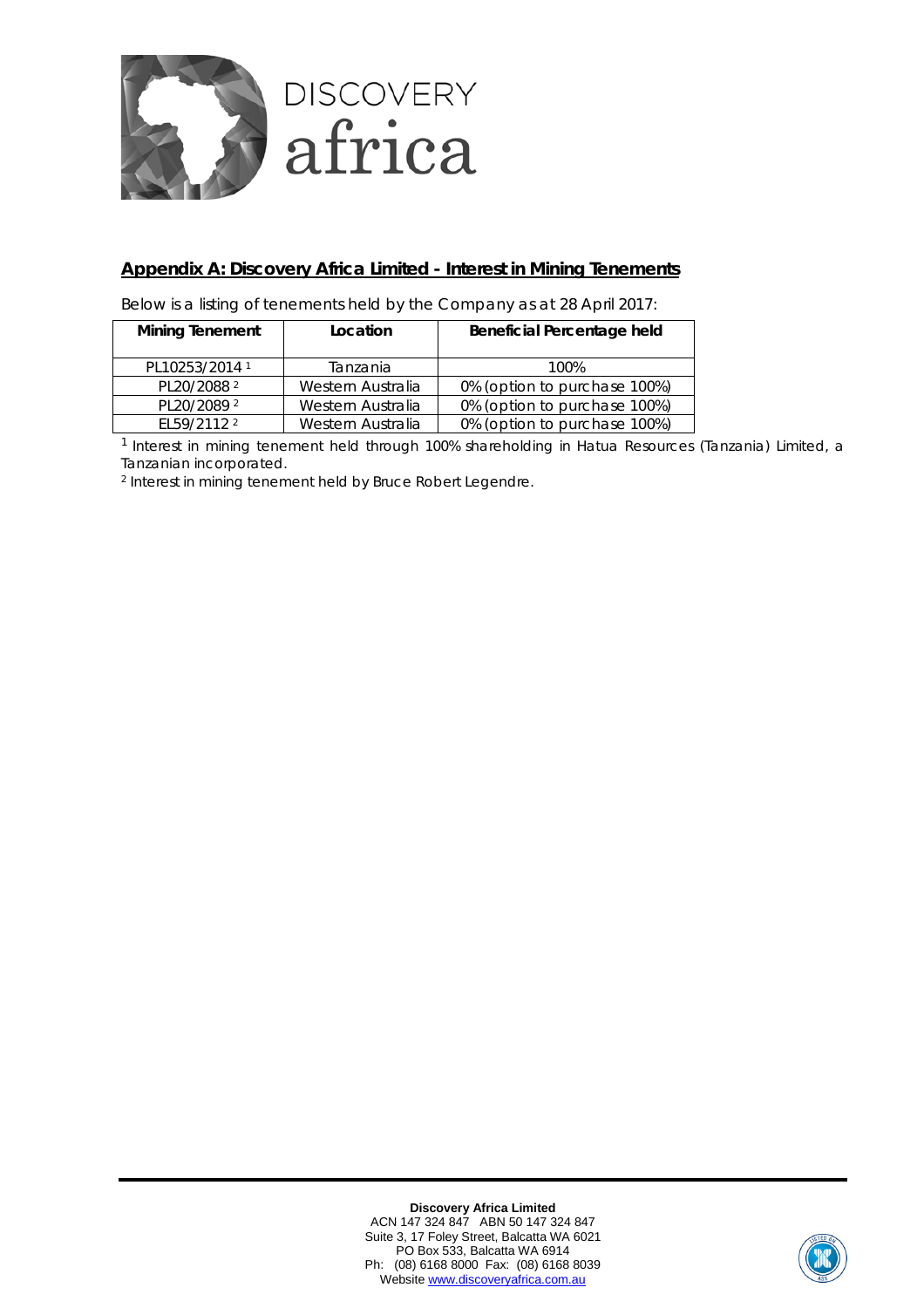*+Rule 5.5*

# **Appendix 5B**

# **Mining exploration entity and oil and gas exploration entity quarterly report**

Introduced 01/07/96 Origin Appendix 8 Amended 01/07/97, 01/07/98, 30/09/01, 01/06/10, 17/12/10, 01/05/13, 01/09/16

#### **Name of entity**

DISCOVERY AFRICA LIMITED

**ABN Quarter ended ("current quarter")**

50 147 324 847 31 March 2017

| <b>Consolidated statement of cash flows</b> |                                                   | <b>Current quarter</b><br>\$A'000 | Year to date (9<br>months)<br>\$A'000 |  |
|---------------------------------------------|---------------------------------------------------|-----------------------------------|---------------------------------------|--|
| 1.                                          | Cash flows from operating activities              |                                   |                                       |  |
| 1.1                                         | Receipts from customers                           |                                   |                                       |  |
| 1.2                                         | Payments for                                      |                                   |                                       |  |
|                                             | exploration & evaluation<br>(a)                   |                                   | (15)                                  |  |
|                                             | development<br>(b)                                |                                   |                                       |  |
|                                             | production<br>(c)                                 |                                   |                                       |  |
|                                             | staff costs<br>(d)                                |                                   |                                       |  |
|                                             | (e) administration and corporate costs            | (17)                              | (201)                                 |  |
| 1.3                                         | Dividends received (see note 3)                   |                                   |                                       |  |
| 1.4                                         | Interest received                                 | 1                                 | 3                                     |  |
| 1.5                                         | Interest and other costs of finance paid          |                                   |                                       |  |
| 1.6                                         | Income taxes paid                                 |                                   |                                       |  |
| 1.7                                         | Research and development refunds                  |                                   |                                       |  |
| 1.8                                         | Other - Net GST (paid)/refunded                   | (1)                               | (4)                                   |  |
| 1.9                                         | Net cash from / (used in) operating<br>activities | (17)                              | (217)                                 |  |

|     | Cash flows from investing activities |  |
|-----|--------------------------------------|--|
| 2.1 | Payments to acquire:                 |  |
|     | property, plant and equipment<br>(a) |  |
|     | tenements (see item 10)<br>(b)       |  |
|     | investments<br>(C)                   |  |
|     | other non-current assets<br>(d)      |  |

+ See chapter 19 for defined terms

*1 September 2016* Page 1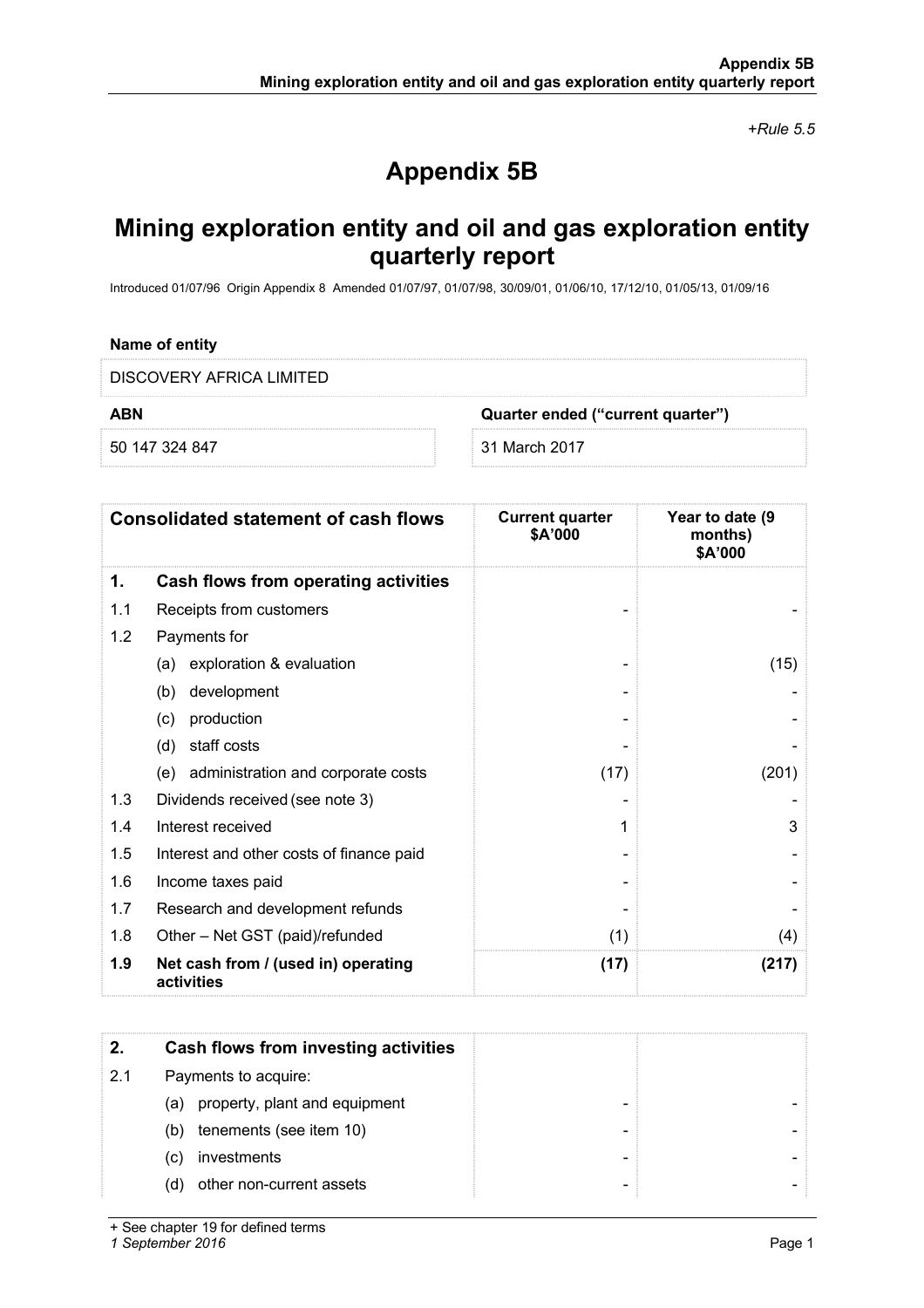|     | <b>Consolidated statement of cash flows</b>       | <b>Current quarter</b><br>\$A'000 | Year to date (9<br>months)<br>\$A'000 |  |
|-----|---------------------------------------------------|-----------------------------------|---------------------------------------|--|
| 2.2 | Proceeds from the disposal of:                    |                                   |                                       |  |
|     | property, plant and equipment<br>(a)              |                                   |                                       |  |
|     | tenements (see item 10)<br>(b)                    |                                   |                                       |  |
|     | investments<br>(C)                                |                                   | 424                                   |  |
|     | other non-current assets<br>(d)                   |                                   |                                       |  |
| 2.3 | Cash flows from loans to other entities           |                                   |                                       |  |
| 2.4 | Dividends received (see note 3)                   |                                   |                                       |  |
| 2.5 | Other (provide details if material)               |                                   |                                       |  |
| 2.6 | Net cash from / (used in) investing<br>activities |                                   | 424                                   |  |

| 3.   | <b>Cash flows from financing activities</b>                                    |
|------|--------------------------------------------------------------------------------|
| 3.1  | Proceeds from issues of shares                                                 |
| 3.2  | Proceeds from issue of convertible notes                                       |
| 3.3  | Proceeds from exercise of share options                                        |
| 3.4  | Transaction costs related to issues of<br>shares, convertible notes or options |
| 3.5  | Proceeds from borrowings                                                       |
| 3.6  | Repayment of borrowings                                                        |
| 3.7  | Transaction costs related to loans and<br>borrowings                           |
| 3.8  | Dividends paid                                                                 |
| 3.9  | Other (provide details if material)                                            |
| 3.10 | Net cash from / (used in) financing<br>activities                              |

| 4.  | Net increase / (decrease) in cash and<br>cash equivalents for the period |       |       |
|-----|--------------------------------------------------------------------------|-------|-------|
| 4.1 | Cash and cash equivalents at beginning of<br>period                      | 1,021 | 797   |
| 4.2 | Net cash from / (used in) operating<br>activities (item 1.9 above)       | (17)  | (217) |
| 4.3 | Net cash from / (used in) investing activities<br>(item 2.6 above)       |       | 424   |
| 4.4 | Net cash from / (used in) financing activities<br>(item 3.10 above)      |       |       |
| 4.5 | Effect of movement in exchange rates on<br>cash held                     |       |       |
| 4.6 | Cash and cash equivalents at end of<br>period                            | 1.004 | 1.004 |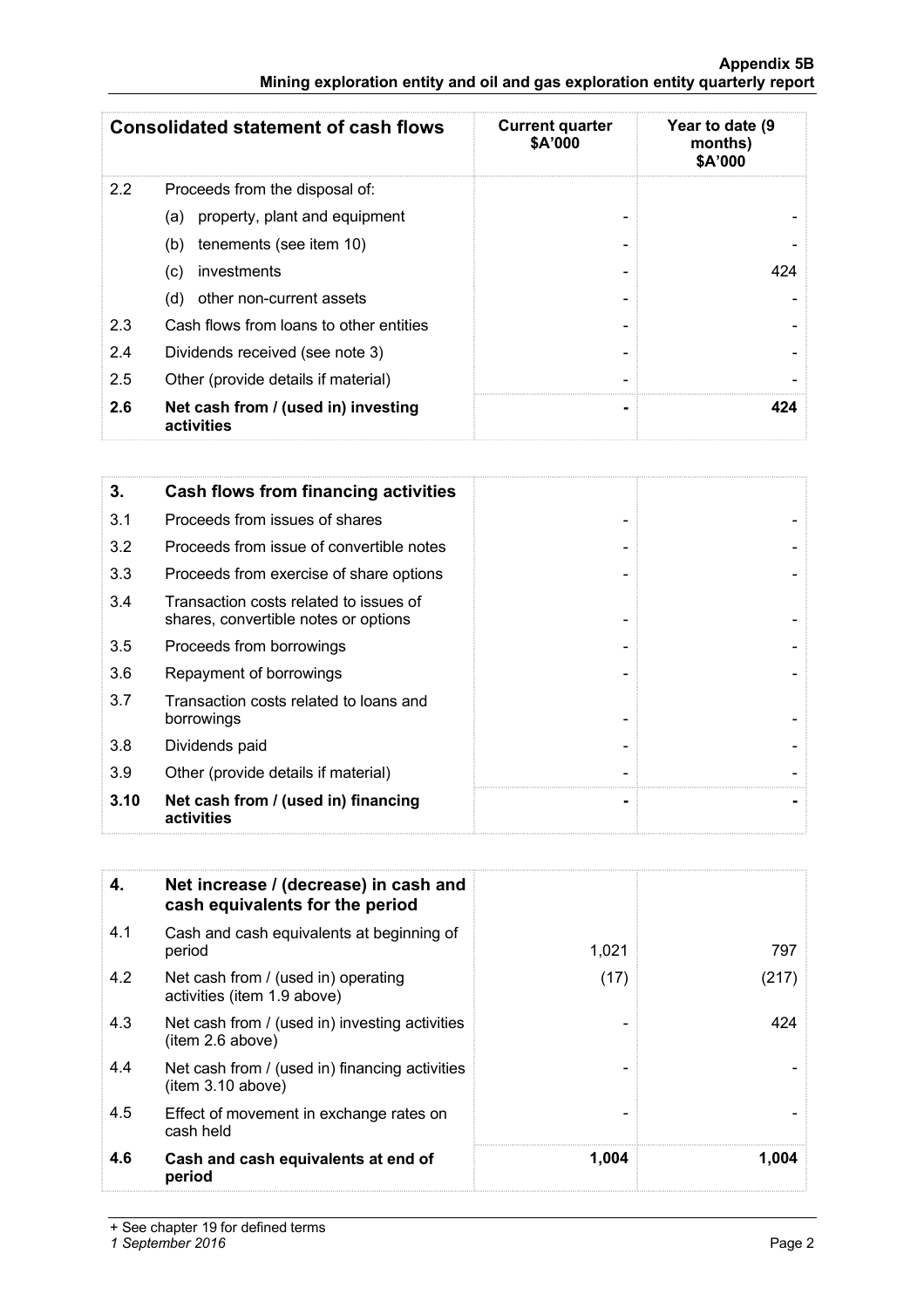| 5.  | Reconciliation of cash and cash<br>equivalents<br>at the end of the quarter (as shown in the<br>consolidated statement of cash flows) to the<br>related items in the accounts | <b>Current quarter</b><br>\$A'000 | <b>Previous quarter</b><br>\$A'000 |
|-----|-------------------------------------------------------------------------------------------------------------------------------------------------------------------------------|-----------------------------------|------------------------------------|
| 5.1 | <b>Bank balances</b>                                                                                                                                                          | 920                               | 937                                |
| 5.2 | Call deposits                                                                                                                                                                 | 84                                | 84                                 |
| 5.3 | <b>Bank overdrafts</b>                                                                                                                                                        |                                   |                                    |
| 5.4 | Other (provide details)                                                                                                                                                       |                                   |                                    |
| 5.5 | Cash and cash equivalents at end of<br>quarter (should equal item 4.6 above)                                                                                                  | 1.004                             | 1.021                              |

| 6.  | Payments to directors of the entity and their associates                                                    | <b>Current quarter</b><br>\$A'000 |
|-----|-------------------------------------------------------------------------------------------------------------|-----------------------------------|
| 6.1 | Aggregate amount of payments to these parties included in item 1.2                                          | NIL                               |
| 6.2 | Aggregate amount of cash flow from loans to these parties included<br>in item 2.3                           | NIL                               |
| 6.3 | Include below any explanation necessary to understand the transactions included in<br>items $6.1$ and $6.2$ |                                   |
| N/A |                                                                                                             |                                   |

| 7. | Payments to related entities of the entity and their |
|----|------------------------------------------------------|
|    | associates                                           |

|  | Aggregate amount of payments to these parties included in item 1.2 | NIL |
|--|--------------------------------------------------------------------|-----|
|  |                                                                    |     |

7.2 Aggregate amount of cash flow from loans to these parties included in item 2.3

| <b>Current quarter</b><br>\$A'000 |     |
|-----------------------------------|-----|
|                                   | NIL |
|                                   | NIL |

7.3 Include below any explanation necessary to understand the transactions included in items 7.1 and 7.2

| N/A |  |  |  |
|-----|--|--|--|
|     |  |  |  |
|     |  |  |  |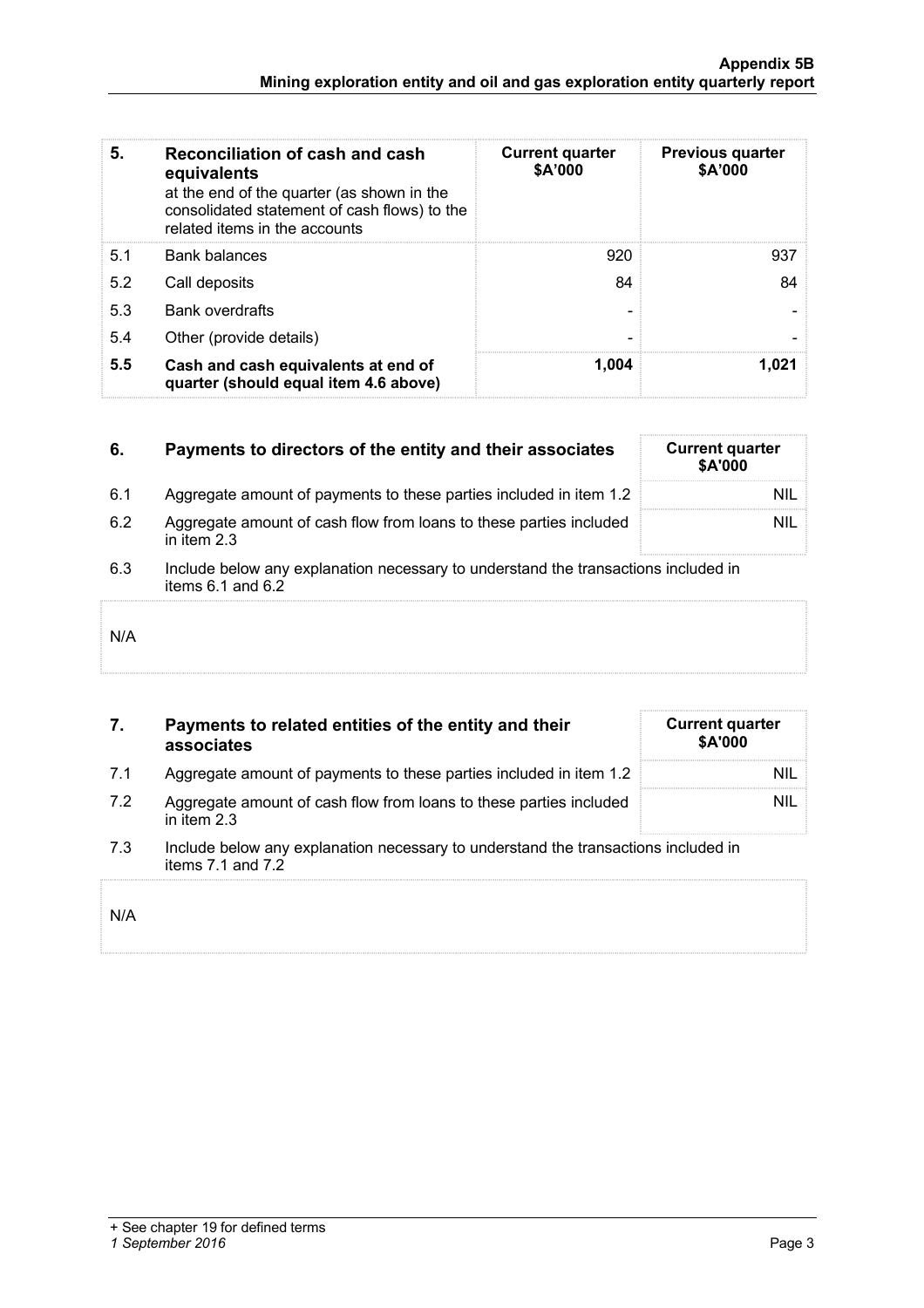| 8.  | <b>Financing facilities available</b><br>Add notes as necessary for an<br>understanding of the position | <b>Total facility amount</b><br>at quarter end<br>\$A'000 | Amount drawn at<br>quarter end<br>\$A'000 |  |  |  |
|-----|---------------------------------------------------------------------------------------------------------|-----------------------------------------------------------|-------------------------------------------|--|--|--|
| .81 | Loan facilities                                                                                         |                                                           |                                           |  |  |  |
| 8.2 | Credit standby arrangements                                                                             |                                                           |                                           |  |  |  |
| 8.3 | Other (please specify)                                                                                  |                                                           |                                           |  |  |  |
|     | lnolude helews a deception of each fooility above jnoluding the lender, interest rate and               |                                                           |                                           |  |  |  |

8.4 Include below a description of each facility above, including the lender, interest rate and whether it is secured or unsecured. If any additional facilities have been entered into or are proposed to be entered into after quarter end, include details of those facilities as well.

N/A

| 9   | <b>Estimated cash outflows for next quarter</b> | \$A'000 |  |
|-----|-------------------------------------------------|---------|--|
| 9.1 | Exploration and evaluation                      |         |  |
| 9.2 | Development                                     |         |  |
| 9.3 | Production                                      |         |  |
| 9.4 | Staff costs                                     |         |  |
| 9.5 | Administration and corporate costs              |         |  |
| 9.6 | Other (provide details if material)             |         |  |
| 9.7 | <b>Total estimated cash outflows</b>            |         |  |

| 10.  | <b>Changes in</b><br>tenements<br>(items $2.1(b)$ and<br>$2.2(b)$ above)                          | Tenement<br>reference<br>and<br>location | Nature of interest | Interest at<br>beginning<br>of quarter | <b>Interest</b><br>at end of<br>quarter |
|------|---------------------------------------------------------------------------------------------------|------------------------------------------|--------------------|----------------------------------------|-----------------------------------------|
| 10.1 | Interests in mining<br>tenements and<br>petroleum tenements<br>lapsed, relinquished<br>or reduced | <b>NIL</b>                               |                    |                                        |                                         |
| 10.2 | Interests in mining<br>tenements and<br>petroleum tenements<br>acquired or increased              | <b>NIL</b>                               |                    |                                        |                                         |